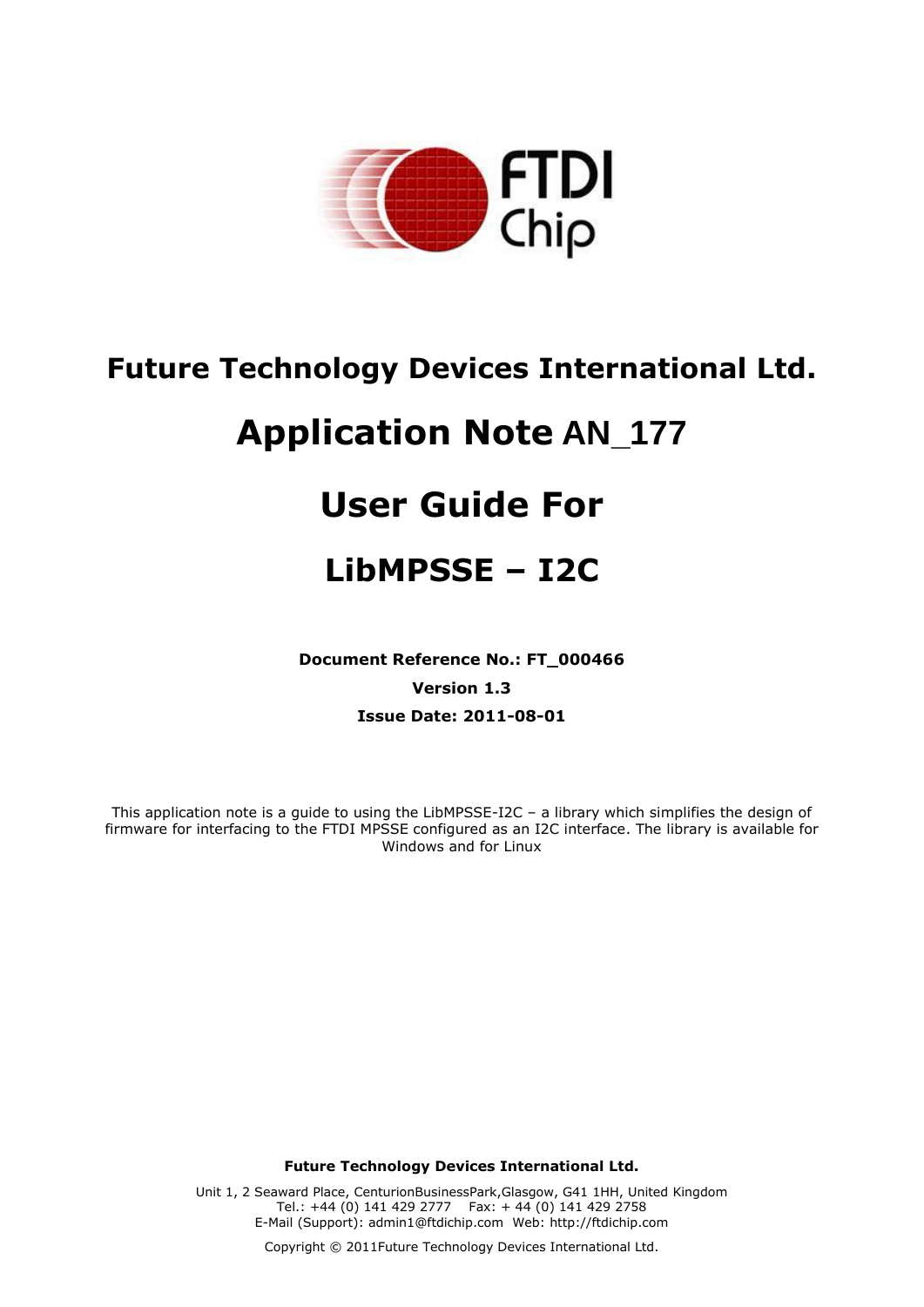

## **Table of Contents**

| 1 |                  |                                           |  |
|---|------------------|-------------------------------------------|--|
| 2 |                  |                                           |  |
| 3 |                  | Application Programming Interface (API) 5 |  |
|   | 3.1              |                                           |  |
|   | 3.1.1            |                                           |  |
|   | 3.1.2            |                                           |  |
|   | 3.1.3            |                                           |  |
|   | 3.1.4            |                                           |  |
|   | 3.1.5            |                                           |  |
|   | 3.1.6            |                                           |  |
|   | 3.1.7            |                                           |  |
|   | 3.2 <sub>2</sub> |                                           |  |
|   | 3.2.1            |                                           |  |
|   | 3.2.2            |                                           |  |
|   | 3.3              |                                           |  |
|   | 3.3.1            |                                           |  |
|   | 3.3.2            |                                           |  |
|   | 3.4              |                                           |  |
|   | 3.4.1            |                                           |  |
|   | 3.4.2            |                                           |  |
|   | 3.4.3            |                                           |  |
| 4 |                  |                                           |  |
| 5 |                  |                                           |  |
|   |                  |                                           |  |
|   |                  |                                           |  |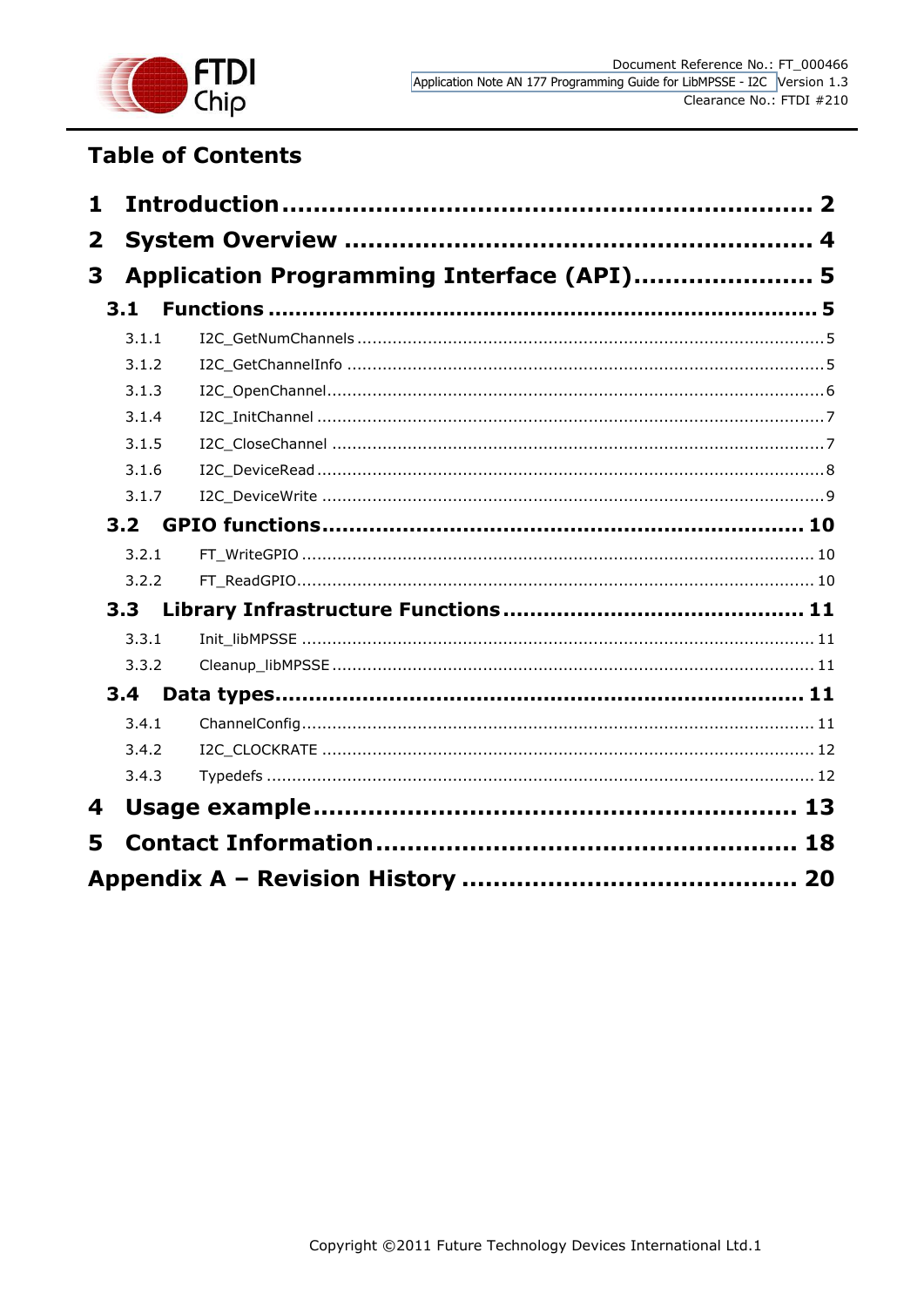

## <span id="page-2-0"></span>**1 Introduction**

The Multi Protocol Synchronous Serial Engine (MPSSE) is generic hardware found in several FTDI chips that allows these chips to communicate with a synchronous serial device such an I2C device, an SPI device or a JTAG device. The MPSSE is currently available on the FT2232D, FT2232H, FT4232H and FT232H chips, which communicate with a PC (or an application processor) over the USB interface. Applications on a PC or on an embedded system communicate with the MPSSE in these chips using the D2XX USB drivers.

The MPSSE takes different commands to send out data from the chips in the different formats, namely I2C, SPI and JTAG. LibMPSSE is a library that provides a user friendly API to enable users to write applications to communicate with the I2C/SPI/JTAG devices without needing to understand the MPSSE and its commands. However, if the user wishes then he/she may try to understand the working of the MPSSE and use it from their applications directly by calling D2XX functions.



Diagram 1: The software and hardware stack through which legacy protocol data flows

As shown in the the above diagram, libMPSSE has three different APIs, one each for I2C, SPI and JTAG. This application note only describes the I2C section.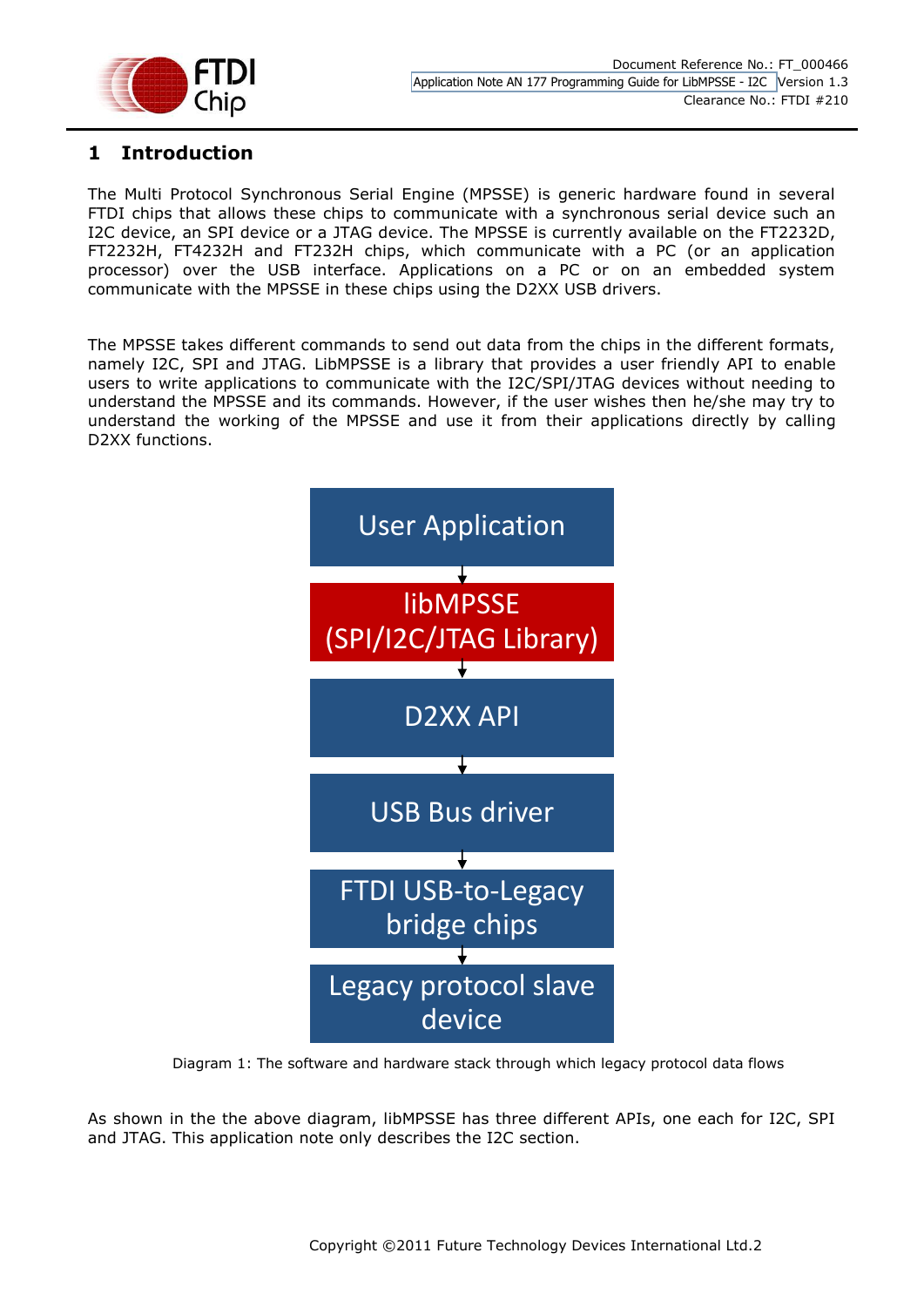

The libMPSSE.dll (Linux or Windows versions), sample code, release notes and all necessary files can be downloaded from the FTDI website at :

[http://www.ftdichip.com/Support/SoftwareExamples/MPSSE/LibMPSSE-I2C/LibMPSSE-I2C\\_DLL\\_linux.zip](http://www.ftdichip.com/Support/SoftwareExamples/MPSSE/LibMPSSE-I2C/LibMPSSE-I2C_DLL_linux.zip)

[http://www.ftdichip.com/Support/SoftwareExamples/MPSSE/LibMPSSE-I2C/LibMPSSE-](http://www.ftdichip.com/Support/SoftwareExamples/MPSSE/LibMPSSE-I2C/LibMPSSE-I2C_DLL_Windows.zip)[I2C\\_DLL\\_Windows.zip](http://www.ftdichip.com/Support/SoftwareExamples/MPSSE/LibMPSSE-I2C/LibMPSSE-I2C_DLL_Windows.zip)

The sample source code contained in this application note is provided as an example and is neither guaranteed nor supported by FTDI.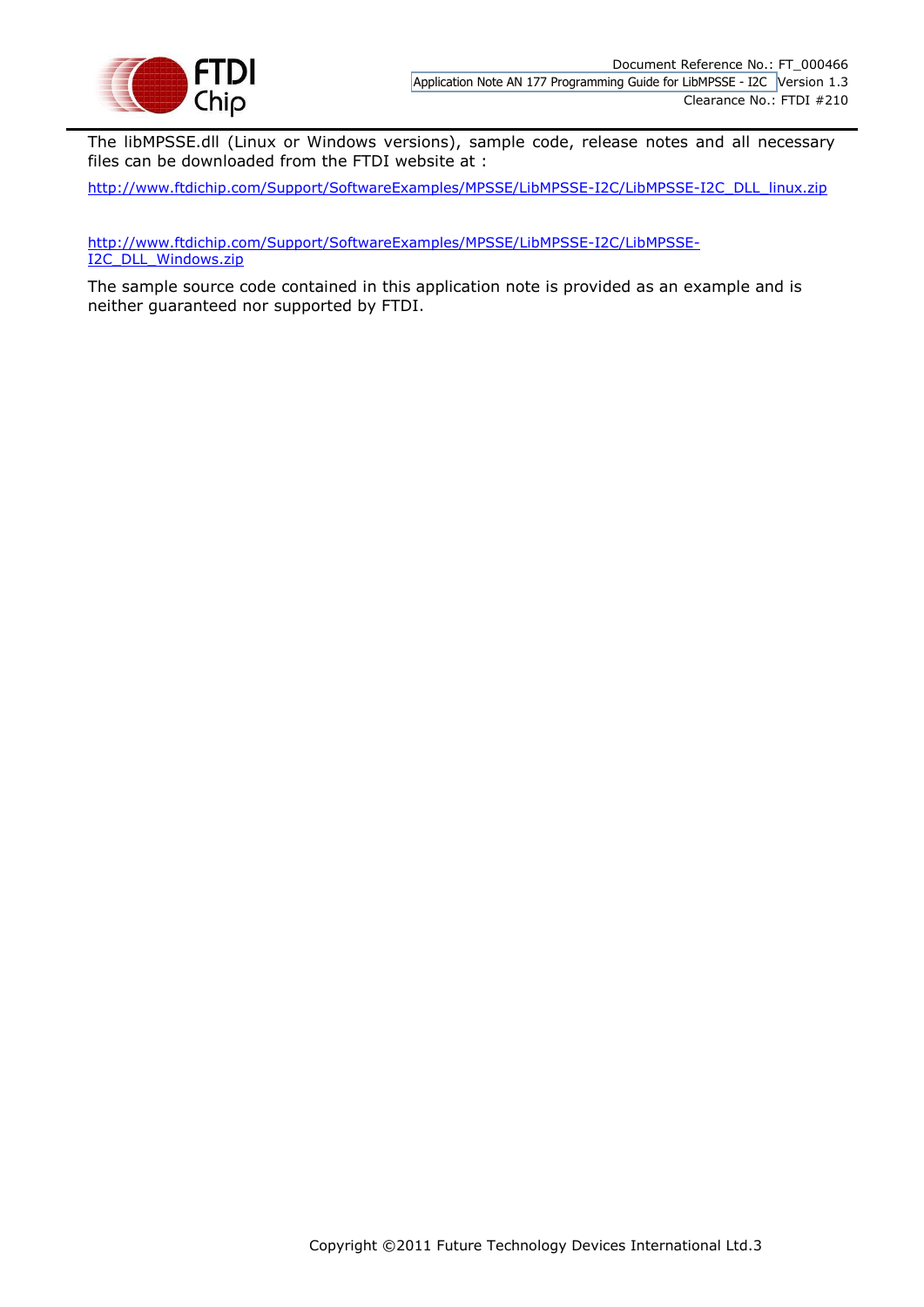

## <span id="page-4-0"></span>**2 System Overview**



Diagram 2: System organisation

The above diagram shows how the components of the system are typically organised. The PC/Host may be desktop/laptop machine or an embedded system. The FTDI chip and the I2C device would usually be on the same PCB. Though only one I2C device is shown in the diagram above, many devices can actually be connected to the bus if each device has a different I2C address. I2C devices that support configurable addresses will have pins which can be hardwired to give a device an appropriate address; this information may be found in the datasheet of the I2C device chip.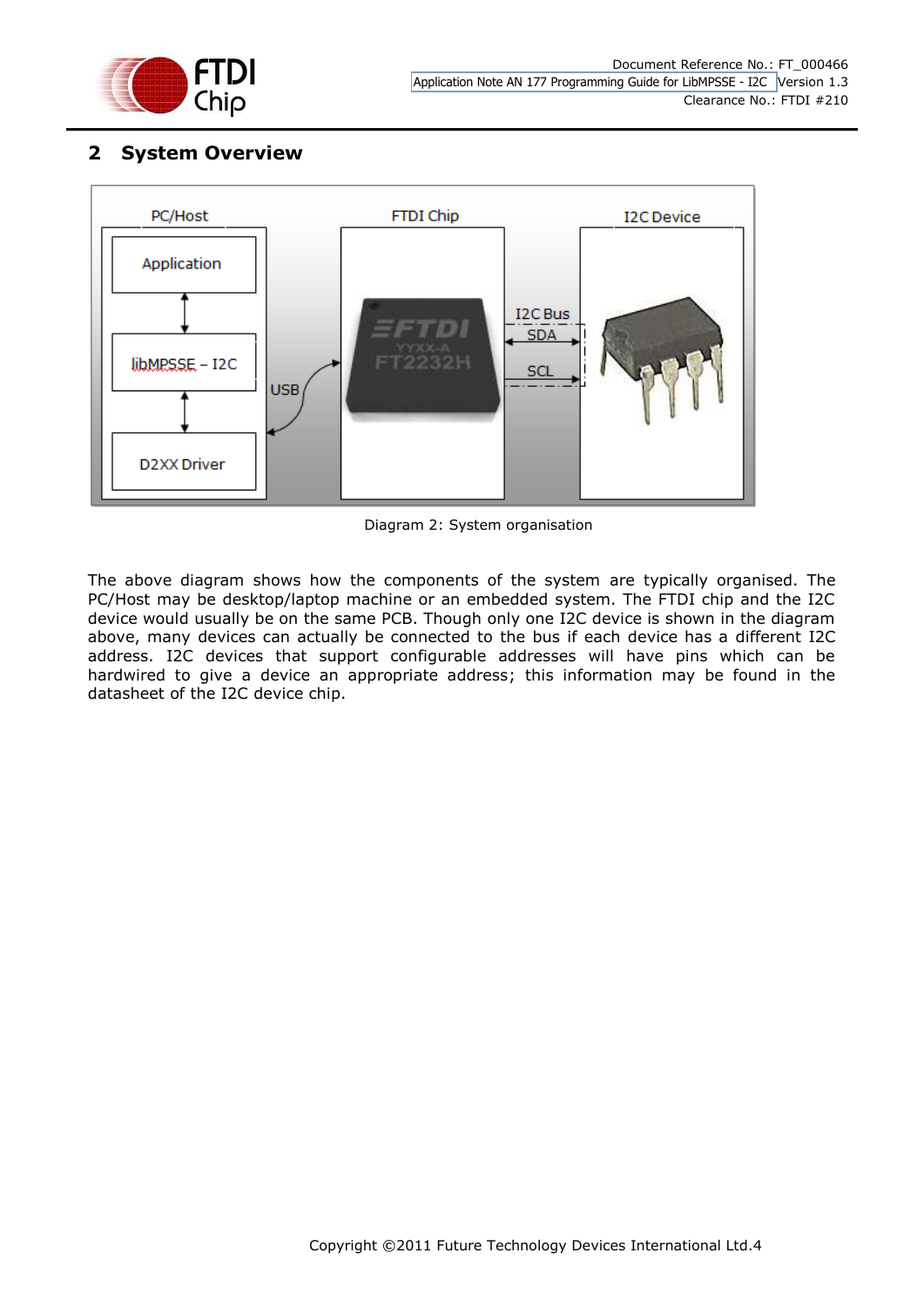

## <span id="page-5-0"></span>**3 Application Programming Interface (API)**

The libMPSSE-I2C APIs can be divided into two broad sets. The first set consists of five control APIs and the second set consists of two data transferring APIs. All the APIs return an FT\_STATUS. This is the same FT\_STATUS that is defined in the [D2XX](http://www.ftdichip.com/Support/Documents/ProgramGuides/D2XX_Programmer) driver.

## <span id="page-5-1"></span>**3.1 Functions**

## <span id="page-5-2"></span>**3.1.1 I2C\_GetNumChannels**

#### FT\_STATUS **I2C\_GetNumChannels** (uint32 \**numChannels*)

This function gets the number of I2C channels that are connected to the host system. The number of ports available in each of these chips is different.

#### **Parameters:**

out *\*numChannels* The number of channels connected to the host

#### **Returns:**

Returns status code of type FT\_STATUS

#### **Note:**

FTDI's USB-to-legacy bridge chips may have multiple channels in it but not all these channels can be configured to work as I2C masters. This function returns the total number of channels connected to the host system that has a MPSSE attached to it so that it may be configured as an I2C master.

For example, if an FT2232D (1 MPSSE port), a FT232H (1 MPSSE port), a FT2232H (2 MPSSE port) and a FT4232H (2 MPSSE ports) are connected to a PC, then a call to I2C\_GetNumChannels would return 6 in numChannels.

#### **Warning:**

This function should not be called from two applications or from two threads at the ` same time.

## <span id="page-5-3"></span>**3.1.2 I2C\_GetChannelInfo**

#### FT\_STATUS **I2C\_GetChannelInfo** (uint32 *index*,FT\_DEVICE\_LIST\_INFO\_NODE \**chanInfo*)

This function takes a channel index (valid values are from 0 to the value returned by I2C\_GetNumChannels – 1) and provides information about the channel in the form of a populated FT\_DEVICE\_LIST\_INFO\_NODE structure.

#### **Parameters:**

|     | index     | Index of the channel                          |  |
|-----|-----------|-----------------------------------------------|--|
| out | *chanInfo | Pointer to FT DEVICE LIST INFO NODE structure |  |

#### **Returns:**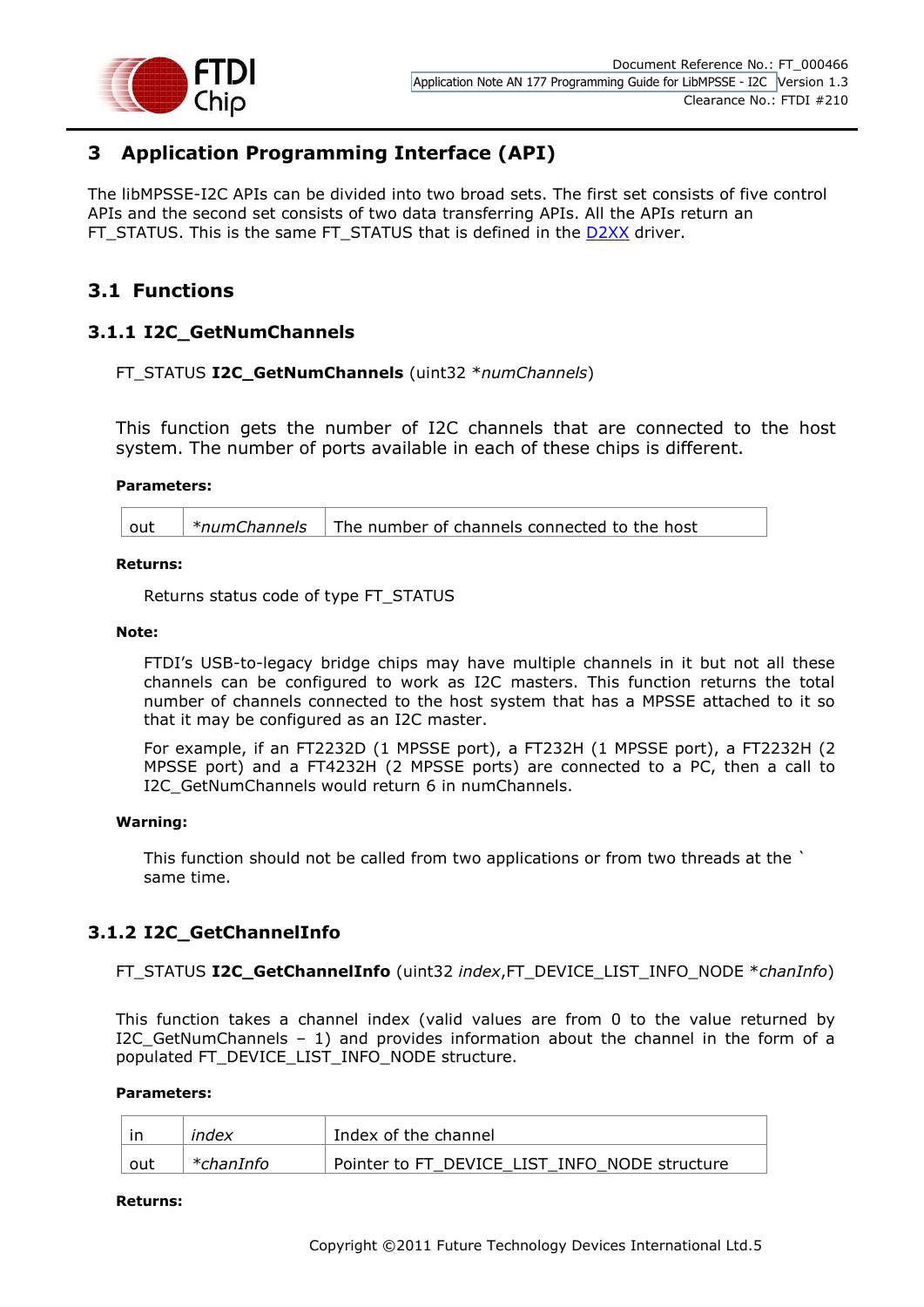

Returns status code of type FT\_STATUS

#### **Note:**

This API could be called only after calling I2C\_GetNumChannels.

#### **See also:**

Structure definition of FT\_DEVICE\_LIST\_INFO\_NODE is in the D2XX Programmer's Guide.

#### **Warning:**

This function should not be called from two applications or from two threads at the ` same time.

### <span id="page-6-0"></span>**3.1.3 I2C\_OpenChannel**

#### FT\_STATUS **I2C\_OpenChannel** (uint32 *index*, FT\_HANDLE \**handle*)

This function opens the indexed channel and provides a handle to it. Valid values for the index of channel can be from 0 to the value obtained using I2C\_GetNumChannels – 1).

#### **Parameters:**

|     | index  | Index of the channel                    |  |
|-----|--------|-----------------------------------------|--|
| out | handle | Pointer to the handle of type FT_HANDLE |  |

#### **Returns:**

Returns status code of type FT\_STATUS

#### **Note:**

Trying to open an already open channel returns an error code.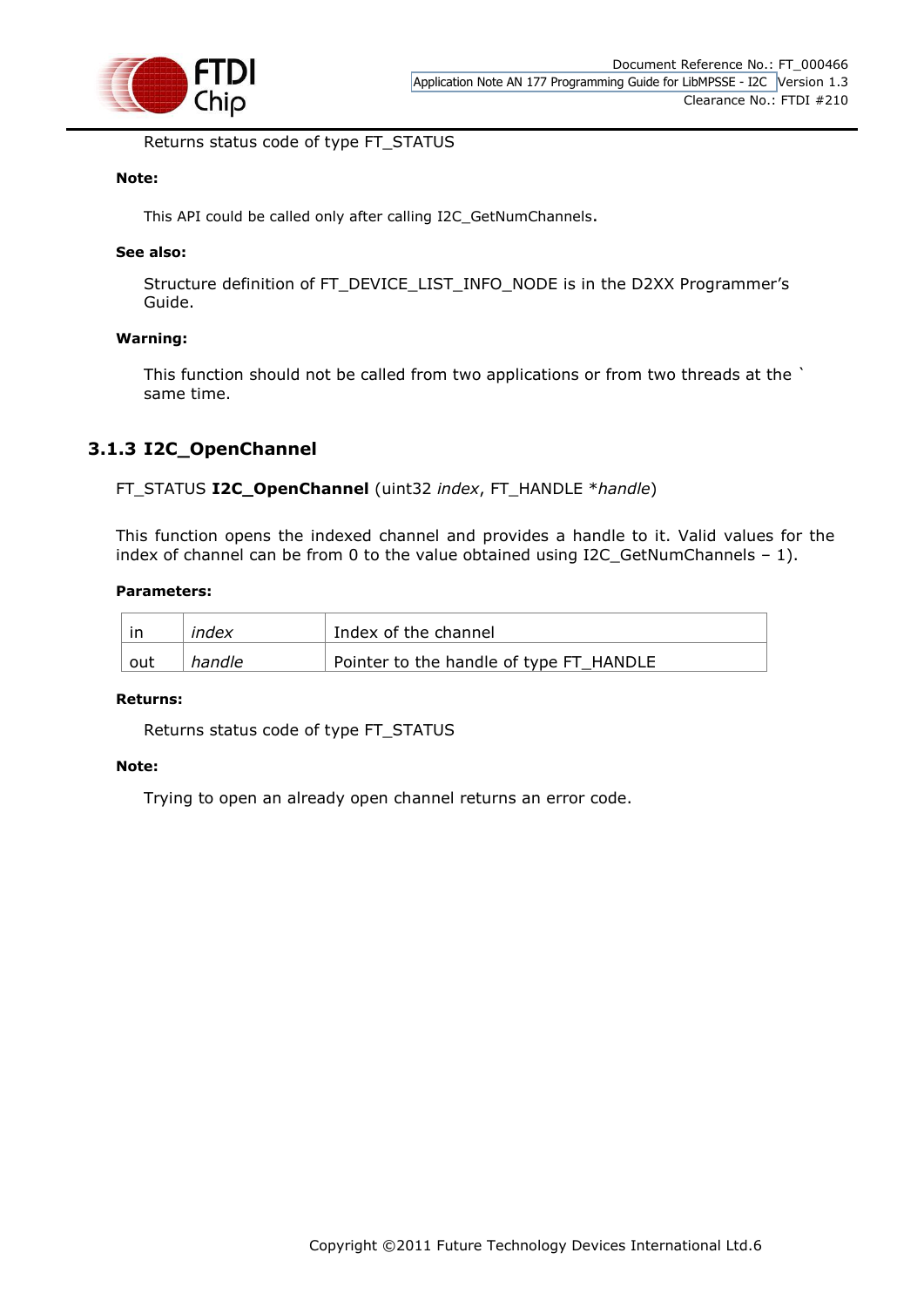

## <span id="page-7-0"></span>**3.1.4 I2C\_InitChannel**

### FT\_STATUS **I2C\_InitChannel** (FT\_HANDLE *handle*, ChannelConfig \**config*)

This function initializes the channel and the communication parameters associated with it.

#### **Parameters:**

| ın  | handle | Handle of the channel                                                                   |  |
|-----|--------|-----------------------------------------------------------------------------------------|--|
| ın  | config | Pointer to ChannelConfig structure with the value of<br>clock and latency timer updated |  |
| out | none   |                                                                                         |  |

#### **Returns:**

Returns status code of type FT\_STATUS

#### **See also:**

Structure definition of ChannelConfig

#### **Note:**

This function internally performs what is required to get the channel operational such as resetting and enabling the MPSSE.

#### <span id="page-7-1"></span>**3.1.5 I2C\_CloseChannel**

#### FT\_STATUS **I2C\_CloseChannel** (FT\_HANDLE *handle*)

Closes a channel and frees all resources that were used by it

#### **Parameters:**

| ın  | handle | Handle of the channel |  |  |
|-----|--------|-----------------------|--|--|
| out | none   |                       |  |  |

#### **Returns:**

Returns status code of type FT\_STATUS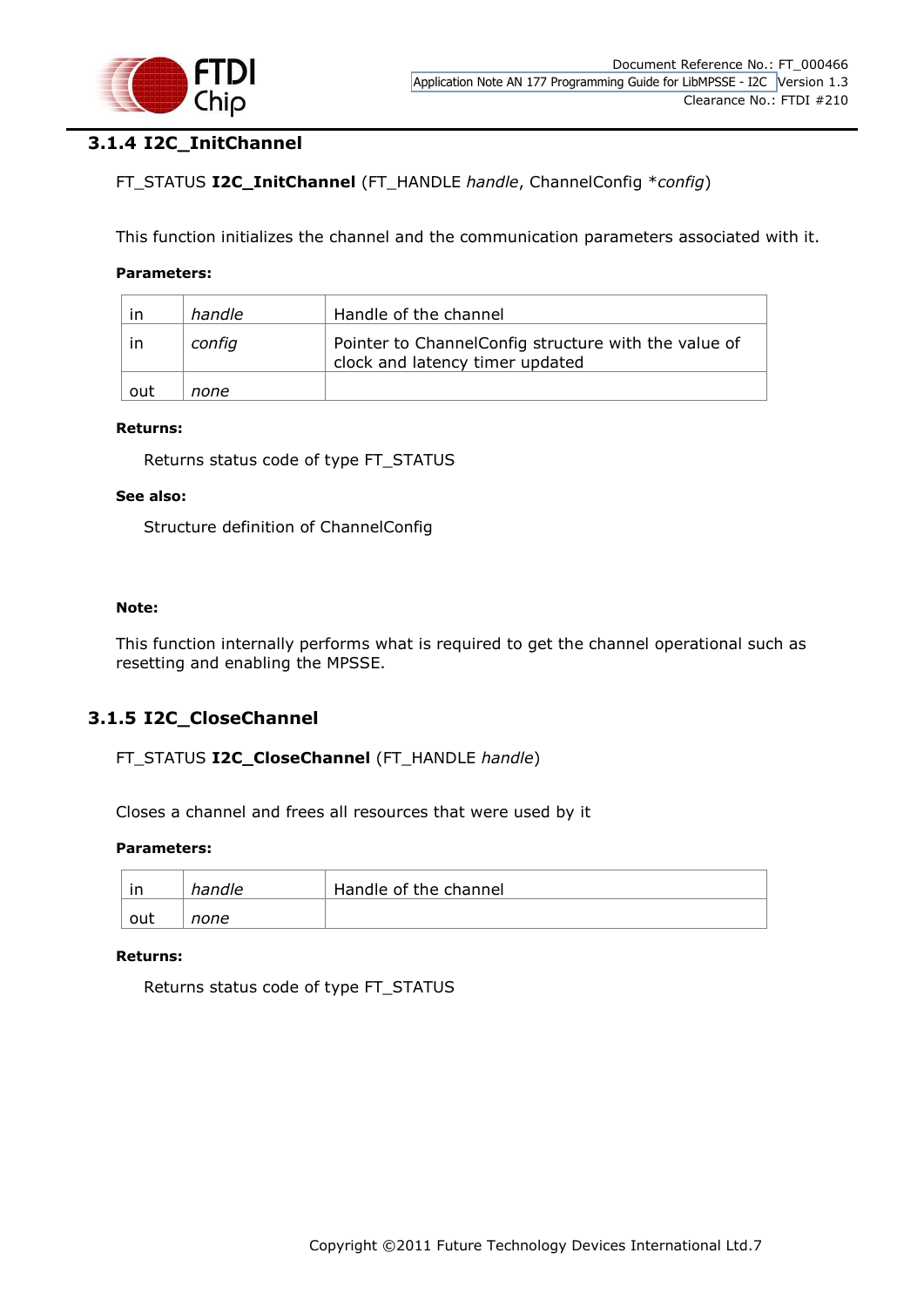

## <span id="page-8-0"></span>**3.1.6 I2C\_DeviceRead**

FT\_STATUS **I2C\_DeviceRead**(FT\_HANDLE *handle*, uint32 *deviceAddress*, uint32 *bytesToTransfer*, uint8 \**buffer,* uint32 *\*bytesTransfered,* uint32 *options*)

This function reads the specified number of bytes from an addressed I2C slave

#### **Parameters:**

| in  | handle          | Handle of the channel                                                                                                                                                                            |  |  |
|-----|-----------------|--------------------------------------------------------------------------------------------------------------------------------------------------------------------------------------------------|--|--|
| in  | deviceAddress   | Address of the I2C slave. This is a 7bit value and it<br>should not contain the data direction bit.                                                                                              |  |  |
| In  | bytesToTransfer | Number of bytes to be read                                                                                                                                                                       |  |  |
| out | buffer          | Pointer to the buffer where data is to be read                                                                                                                                                   |  |  |
| out | bytesTransfered | Pointer to variable containing the number of bytes<br>read                                                                                                                                       |  |  |
| in  | options         | This parameter specifies data transfer options. The<br>bit positions defined for each of these options are:                                                                                      |  |  |
|     |                 | BITO: if set then a start condition is generated in the<br>I2C bus before the transfer begins. A bit mask is<br>defined for this options in file ftdi_i2c.h as<br>I2C_TRANSFER_OPTIONS_START_BIT |  |  |
|     |                 | BIT1: if set then a stop condition is generated in the<br>I2C bus after the transfer ends. A bit mask is defined<br>for this options in file ftdi_i2c.h as<br>I2C_TRANSFER_OPTIONS_STOP_BIT      |  |  |
|     |                 | BIT2 - BIT31: reserved                                                                                                                                                                           |  |  |

#### **Returns:**

Returns status code of type FT\_STATUS

#### **Note:**

This function internally performs the following operations:

- $\bullet$ Write START bit (if BIT0 of *options* flag is set)
- Write device address
- Get ACK from device
- LOOP until *noOfBytes*
	- o Read byte to buffer
	- o Give ACK
- Write STOP bit(if BIT1 of *options* flag is set)  $\bullet$

#### **Warning:**

This is a blocking function and will not return until either the specified amount of data are read or an error is encountered.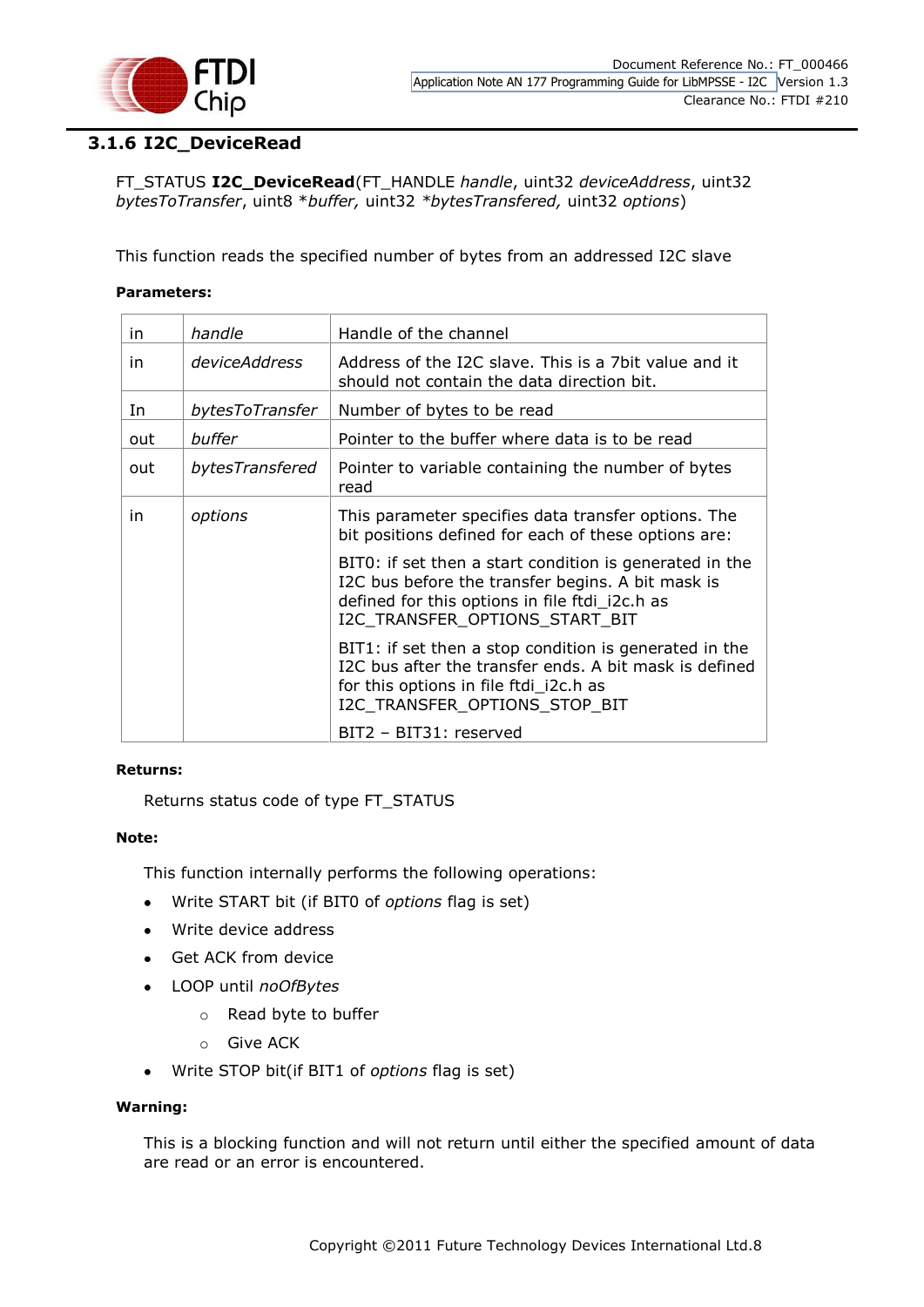

## <span id="page-9-0"></span>**3.1.7 I2C\_DeviceWrite**

FT\_STATUS **I2C\_DeviceWrite**(FT\_HANDLE *handle*, uint32 *deviceAddress*, uint32 *bytesToTransfer*, uint8 \**buffer,* uint32 *\*bytesTransfered,* uint32 *options*)

This function writes the specified number of bytes to an addressed I2C slave.

#### **Parameters:**

| in. | handle              | Handle of the channel                                                                                                                                                                                                                                                                                                  |  |  |
|-----|---------------------|------------------------------------------------------------------------------------------------------------------------------------------------------------------------------------------------------------------------------------------------------------------------------------------------------------------------|--|--|
| in. | deviceAddress       | Address of the I2C slave                                                                                                                                                                                                                                                                                               |  |  |
| in. | noOfBytes           | Number of bytes to be written                                                                                                                                                                                                                                                                                          |  |  |
| out | buffer              | Pointer to the buffer from where data is to be written                                                                                                                                                                                                                                                                 |  |  |
| out | bytesTransfere<br>d | Pointer to variable containing the number of bytes<br>written                                                                                                                                                                                                                                                          |  |  |
| in  | options             | This parameter specifies data transfer options. The bit<br>positions defined for each of these options are:                                                                                                                                                                                                            |  |  |
|     |                     | BITO: if set then a start condition is generated in the<br>I2C bus before the transfer begins. A bit mask is<br>defined for this options in file ftdi_i2c.h as<br>I2C TRANSFER OPTIONS START BIT                                                                                                                       |  |  |
|     |                     | BIT1: if set then a stop condition is generated in the<br>I2C bus after the transfer ends. A bit mask is defined<br>for this options in file ftdi_i2c.h as<br>I2C_TRANSFER_OPTIONS_STOP_BIT                                                                                                                            |  |  |
|     |                     | BIT2: if set then the function will return when a device<br>nAcks after a byte has been transferred. If not set<br>then the function will continue transferring the stream<br>of bytes even if the device nAcks. A bit mask is<br>defined for this options in file ftdi_i2c.h as<br>I2C TRANSFER OPTIONS BREAK ON NACK |  |  |

#### **Returns:**

Returns status code of type FT\_STATUS

#### **Note:**

This function internally performs the following operations:

- Write START bit (if BIT0 of *options* flag is set)  $\bullet$
- Write device address
- Get ACK  $\bullet$ 
	- LOOP until noOfBytes (or until device nAcks, if BIT2 in *options* is set)
		- o Write byte from buffer
		- o Get ACK
- Write STOP bit(if BIT1 of *options* flag is set)  $\bullet$

#### **Warning:**

This is a blocking function and will not return until either the specified amount of data are read or an error is encountered.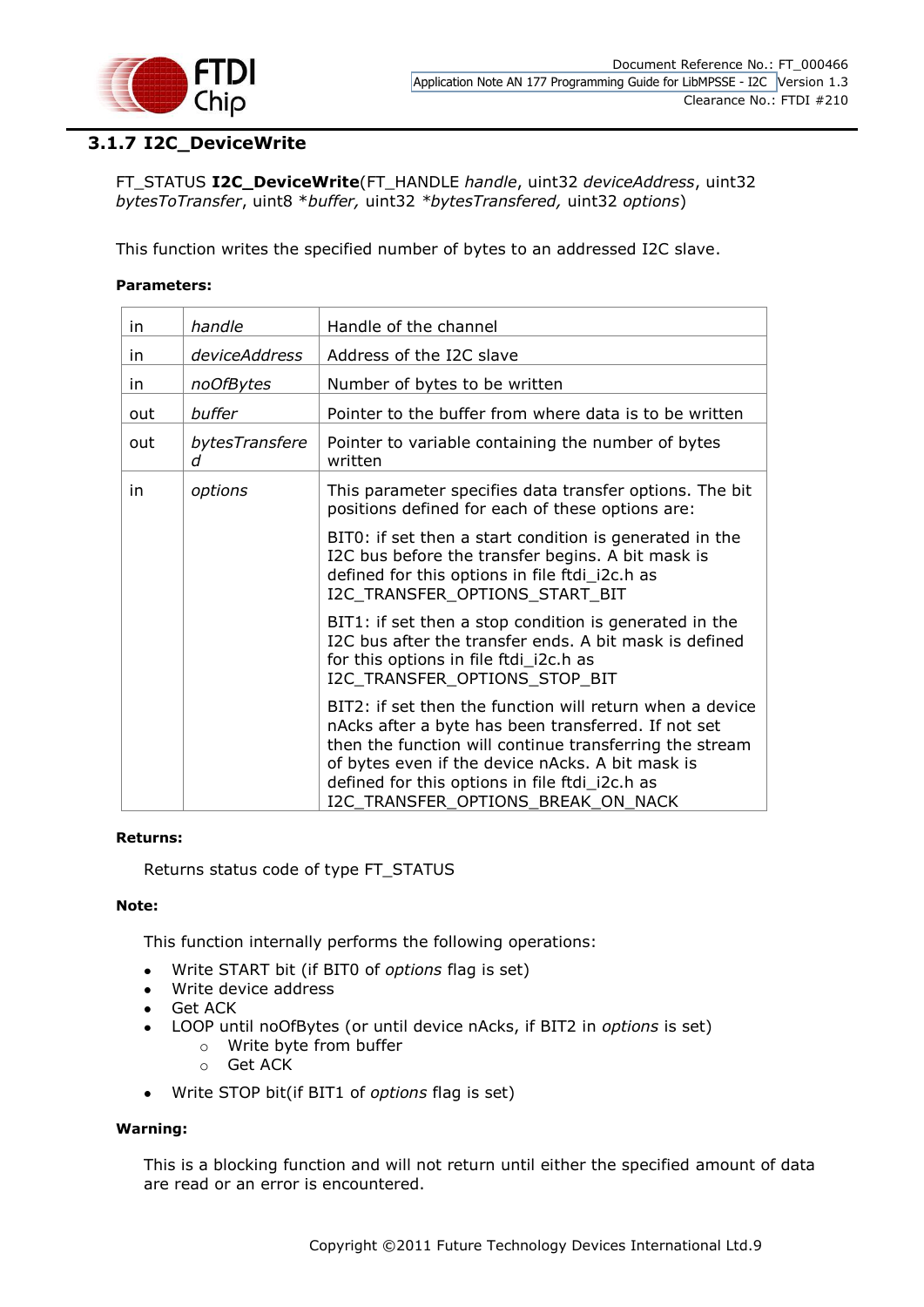

## <span id="page-10-0"></span>**3.2 GPIO functions**

Each MPSSE channel in the FTDI chips are provided with a general purpose I/O port having 8 lines in addition to the port that is used for synchronous serial communication. For example, the FT223H has only one MPSSE channel with two 8-bit busses, ADBUS and ACBUS. Out of these, ADBUS is used for synchronous serial communications (I2C/SPI/JTAG) and ACBUS is free to be used as GPIO. The two functions described below have been provided to access these GPIO lines(also called the higher byte lines of MPSSE) that are available in various FTDI chips with MPSSEs.

## <span id="page-10-1"></span>**3.2.1 FT\_WriteGPIO**

FT\_STATUS FT\_WriteGPIO(FT\_HANDLE handle, uint8 dir, uint8 value)

This function writes to the 8 GPIO lines associated with the high byte of the MPSSE channel

#### **Parameters:**

| <i>in</i> | handle | Handle of the channel                                                                                                                                                                       |
|-----------|--------|---------------------------------------------------------------------------------------------------------------------------------------------------------------------------------------------|
| in        | dir    | Each bit of this byte represents the direction of the 8<br>respective GPIO lines. 0 for in and 1 for out                                                                                    |
| in        | value  | If the direction of a GPIO line is set to output, then<br>each bit of this byte represent the output logic state<br>of the 8 respective GPIO lines. 0 for logic low and 1<br>for logic high |

#### **Returns:**

Returns status code of type FT\_STATUS

## <span id="page-10-2"></span>**3.2.2 FT\_ReadGPIO**

FT\_STATUS FT\_ReadGPIO(FT\_HANDLE handle,uint8 \*value)

This function reads from the 8 GPIO lines associated with the high byte of the MPSSE channel

#### **Parameters:**

| in. | handle    | Handle of the channel                                                                                                                                                                     |
|-----|-----------|-------------------------------------------------------------------------------------------------------------------------------------------------------------------------------------------|
| out | $*$ value | If the direction of a GPIO line is set to input, then<br>each bit of this byte represent the input logic state of<br>the 8 respective GPIO lines. 0 for logic low and 1 for<br>logic high |

#### **Returns:**

Returns status code of type FT\_STATUS

#### **Note:**

The direction of the GPIO line must first be set using FT\_WriteGPIO function before this function is used.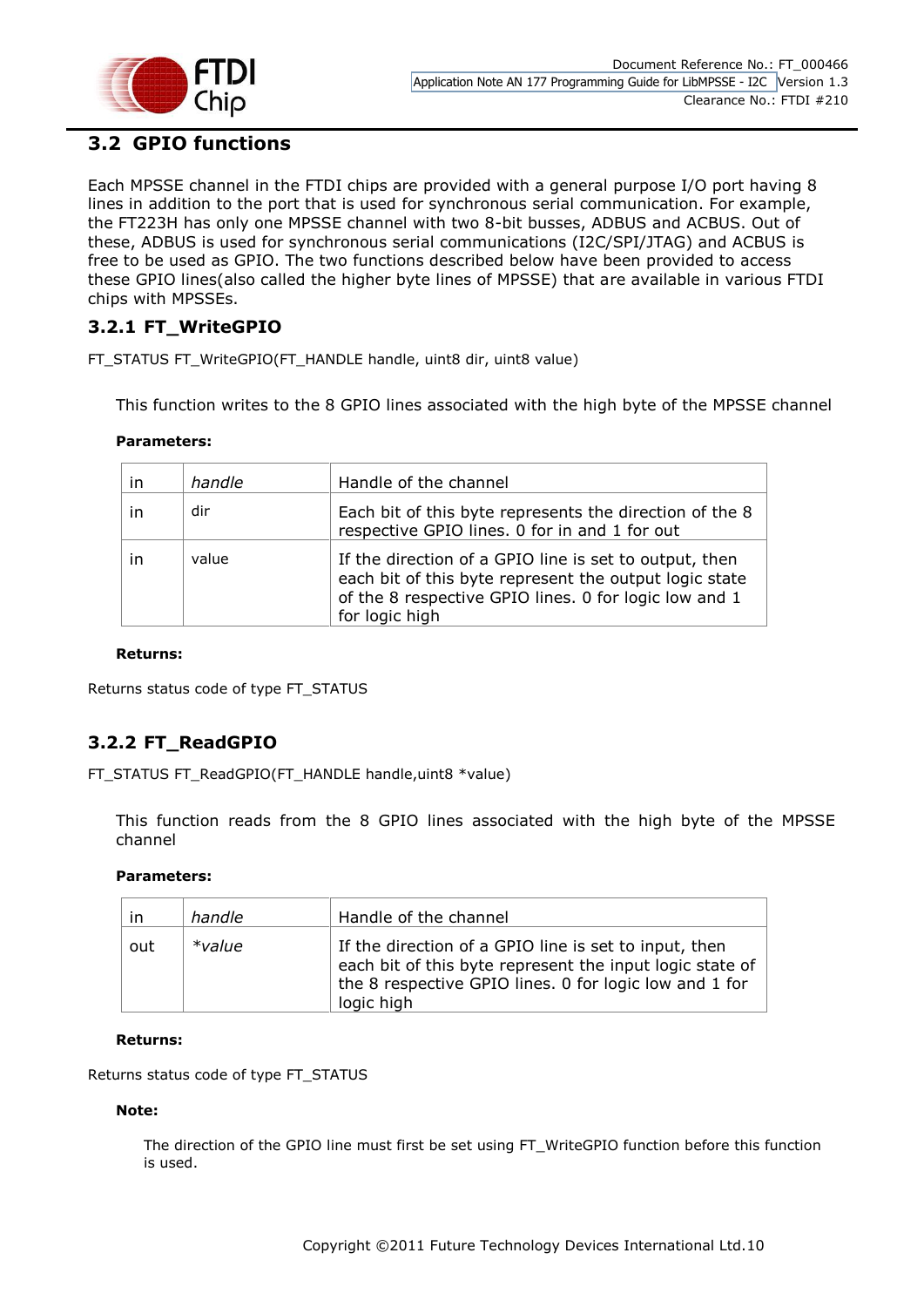

## <span id="page-11-0"></span>**3.3 Library Infrastructure Functions**

The two functions described in this section typically do not need to be called from the user applications as they are automatically called during entry/exit time. However, these functions are not called automatically when linking the library statically using Microsoft Visual C++. It is then that they need to be called explicitly from the user applications. The static linking sample provided with this manual uses a macro which checks if the code is compiled using Microsoft 11 oolchain, if so then it automatically calls these functions.

## <span id="page-11-1"></span>**3.3.1 Init\_libMPSSE**

void Init\_libMPSSE(void) Initializes the library

#### **Parameters:**

| in  | none |  |
|-----|------|--|
| out | none |  |

#### **Returns:**

void

#### <span id="page-11-2"></span>**3.3.2 Cleanup\_libMPSSE**

void Cleanup\_libMPSSE(void) Cleans up resources used by the library

#### **Parameters:**

| ın  | none |  |
|-----|------|--|
| out | none |  |

#### **Returns:**

void

## <span id="page-11-3"></span>**3.4 Data types**

#### <span id="page-11-4"></span>**3.4.1 ChannelConfig**

**ChannelConfig** is a structure that holds the parameters used for initializing a channel. The following are members of the structure:

#### I2C\_CLOCKRATE **ClockRate**

Valid range for clock divisor is from 0 to 3400000

The user can pass either I2C\_CLOCK\_STANDARD\_MODE, I2C\_CLOCK\_FAST\_MODE, I2C\_CLOCK\_FAST\_MODE\_PLUS or I2C\_CLOCK\_HIGH\_SPEED\_MODE for the standard clock rates; alternatively a value for a non standard clock rate may be passed directly.

uint8 **LatencyTimer**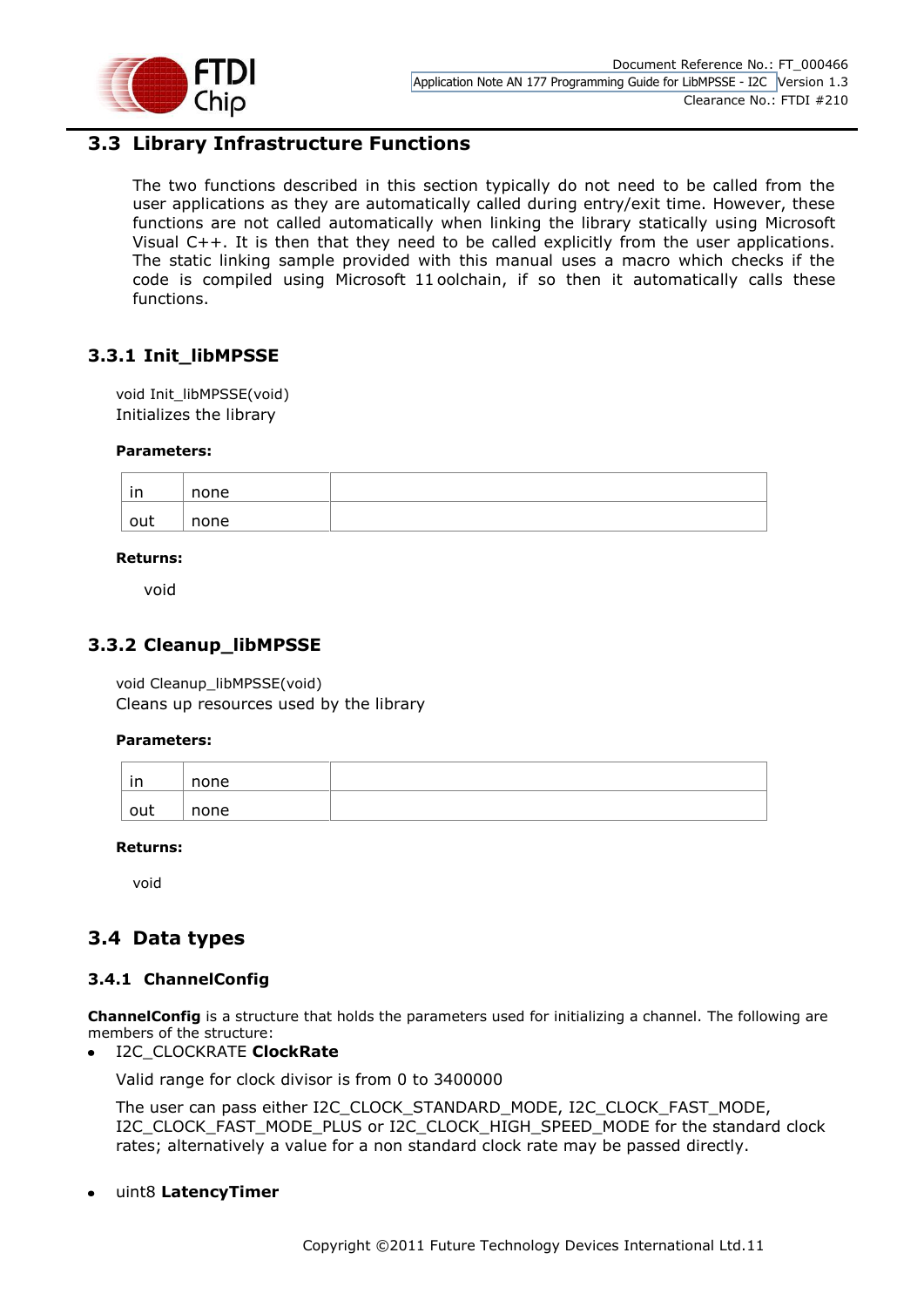

Required value, in milliseconds, of latency timer. Valid range is 0 – 255. However, FTDI recommend the following ranges of values for the latency timer:

Full speed devices (FT2232D) Range 2 - 255

Hi-speed devices (FT232H, FT2232H, FT4232H) Range 1 - 255

#### uint32 **Options**

Bits of this member are used in the way described below:

| Bit<br>number            | Description                                                                    | Value       | Meaning of value                 | Defined macro(if any)       |
|--------------------------|--------------------------------------------------------------------------------|-------------|----------------------------------|-----------------------------|
| BIT <sub>0</sub>         | These bits<br>specify if 3-<br>phase-<br>clocking is<br>enabled or<br>disabled | $\mathbf 0$ | 3-phase-clocking<br>enabled*     |                             |
|                          |                                                                                | 1           | 3-phase-clocking<br>is disabled* | I2C DISABLE 3PHASE CLOCKING |
| $BIT1 -$<br><b>BIT31</b> | Reserved                                                                       |             |                                  |                             |

\*Please note that 3-phase-clocking is available only on the hi-speed devices and not on the FT2232D

#### <span id="page-12-0"></span>**3.4.2 I2C\_CLOCKRATE**

**I2C\_CLOCKRATE** is an enumerated data type that is defined as follows

- enum I2C\_ClockRate\_t { I2C\_CLOCK\_STANDARD\_MODE = 100000,
- I2C\_CLOCK\_FAST\_MODE =  $400000$ ,
- I2C\_CLOCK\_FAST\_MODE\_PLUS = 1000000,
- $\bullet$  I2C CLOCK HIGH SPEED MODE = 3400000 }

#### <span id="page-12-1"></span>**3.4.3 Typedefs**

Following are the typedefs that have been defined keeping cross platform portability in view:

- typedef unsigned char **uint8**  $\bullet$
- typedef unsigned short **uint16**
- typedef unsigned long **uint32**
- typedef signed char **int8**
- typedef signed short **int16**
- typedef signed long **int32**
- typedef unsigned char **bool**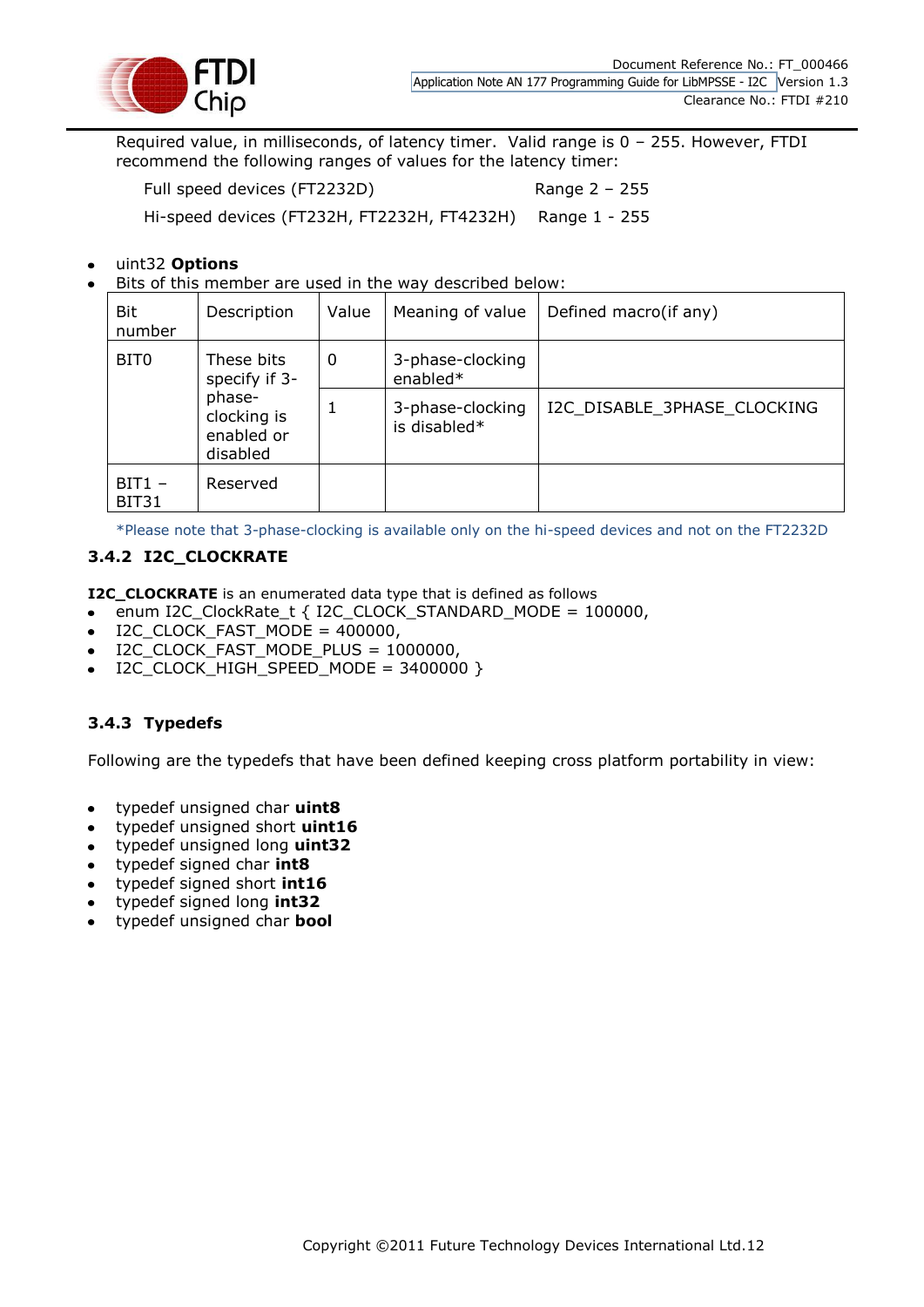

## <span id="page-13-0"></span>**4 Usage example**

This example demonstrates how to connect the MPSSE of the FT2232H configured as I2C to an I2C device (24LC024H – EEPROM) and how to program it using libMPSSE-I2C library.



Diagram 3: Schematic for connecting FT2232H to I2C EEPROM device(24LC024H)

The above schematic shows how to connect a FT2232H chip to an I2C EEPROM. Please note that the FT2232 chip is also available as a module which contains all the components shown in the above schematic (except the 24LC024H and its address line pull-up resistors). This module is called *FT2232H Mini Module* and details about it can be found in the device [datasheet.](http://www.ftdichip.com/Support/Documents/DataSheets/Modules/DS_FT2232H_Mini_Module.pdf) The FT2232H chip acts as the I2C master here and is connected to a PC using USB interface. For the example we connected lines A0, A1 and A2 of 24LC024H chip to logic HIGH (using the 10K pull-up resistors), this gave the chip an I2C device address of 0x57.

The required **[D2XX driver](http://www.ftdichip.com/Drivers/D2XX.htm)** should be installed into the system depending on the OS that is already installed in the PC/host. If a linux PC is used then the default drivers usbserial and ftdi\_sio must be removed (using rmmod command).

Once the hardware shown above is connected to a PC and the drivers are installed, the user can place the following code (sample-win32-static.c), D2XX.h, libMPSSE\_i2c.h and libMPSSE.a into one folder, compile the sample and run it.

/\*! \file sample-static.c

\* \* \author FTDI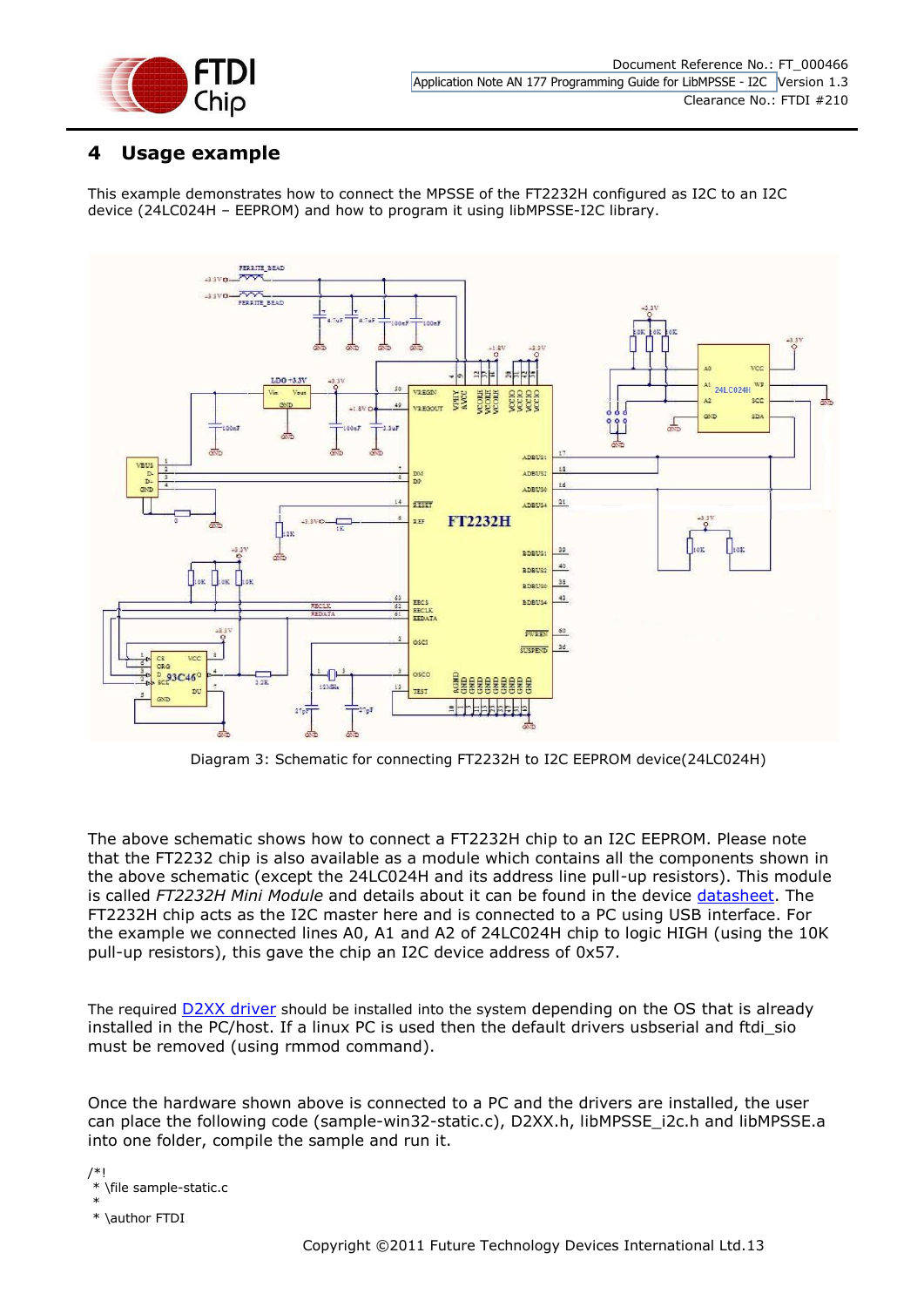

\* \date 20110512

\* \* Copyright © 2011 Future Technology Devices International Limited \* Company Confidential \* \* Project: libMPSSE \* Module: I2C Sample Application - Interfacing 24LC02B I2C EEPROM \* \* Rivision History: \* 0.1 - initial version \* 0.2 - 20110801 - Changed LatencyTimer to 255 Attempt to open channel only if available Added & modified macros \* Change in APIs I2C\_GetChannelInfo & OpenChannel to start indexing from 0 \*/ #include<stdio.h> #include<stdlib.h> #ifdef \_WIN32 #include<windows.h> #endif #include "libMPSSE\_i2c.h" #include "ftd2xx.h" #define APP\_CHECK\_STATUS(exp) {if(exp!=FT\_OK){printf("%s:%d:%s(): status(0x%x) != FT\_OK\n",\_\_FILE\_\_,  $LINE_{-}$ ,  $LINE_{-}$   $\rightarrow$  FUNCTION $_{-}$ , exp); }else{; } }; #define CHECK\_NULL(exp){if(exp==NULL){printf("%s:%d:%s(): NULL expression encountered \n",\_\_FILE\_\_,  $LINE_{\ldots}$ ,  $LINEC$  FUNCTION  $\ldots$ ); exit(1); }else{;}}; #define I2C\_DEVICE\_ADDRESS\_EEPROM 0x57 #define I2C\_DEVICE\_BUFFER\_SIZE 256 #define I2C\_WRITE\_COMPLETION\_RETRY 10 #define START\_ADDRESS\_EEPROM 0x00 #define END\_ADDRESS\_EEPROM 0x10 #define RETRY\_COUNT\_EEPROM 10 #define CHANNEL\_TO\_OPEN 0 /\*0 for first available channel, 1 for next... \*/ uint32 channels; FT\_HANDLE ftHandle: ChannelConfig channelConf; FT\_STATUS status: uint8 buffer[I2C\_DEVICE\_BUFFER\_SIZE]; uint32 write\_byte(uint8 slaveAddress, uint8 registerAddress, uint8 data) { uint32 bytesToTransfer = 0; uint32 bytesTransfered; bool writeComplete=0; uint32 retry=0; bytesToTransfer=0; bytesTransfered=0; buffer[bytesToTransfer++]=registerAddress; /\*Byte addressed inside EEPROM's memory\*/ buffer[bytesToTransfer++]=data; status = I2C\_DeviceWrite(ftHandle, slaveAddress, bytesToTransfer, buffer, &bytesTransfered, I2C\_TRANSFER\_OPTIONS\_START\_BIT|I2C\_TRANSFER\_OPTIONS\_STOP\_BIT); APP\_CHECK\_STATUS(status); while((writeComplete==0) && (retry<I2C\_WRITE\_COMPLETION\_RETRY)) { bytesToTransfer=0; bytesTransfered=0; buffer[bytesToTransfer++]=registerAddress; /\*Byte addressed inside EEPROM's memory\*/ status = I2C\_DeviceWrite(ftHandle, slaveAddress, bytesToTransfer, buffer, &bytesTransfered, I2C\_TRANSFER\_OPTIONS\_START\_BIT|I2C\_TRANSFER\_OPTIONS\_BREAK\_ON\_NACK); if(bytesToTransfer==bytesTransfered) { writeComplete=1; printf("... Write done\n"); }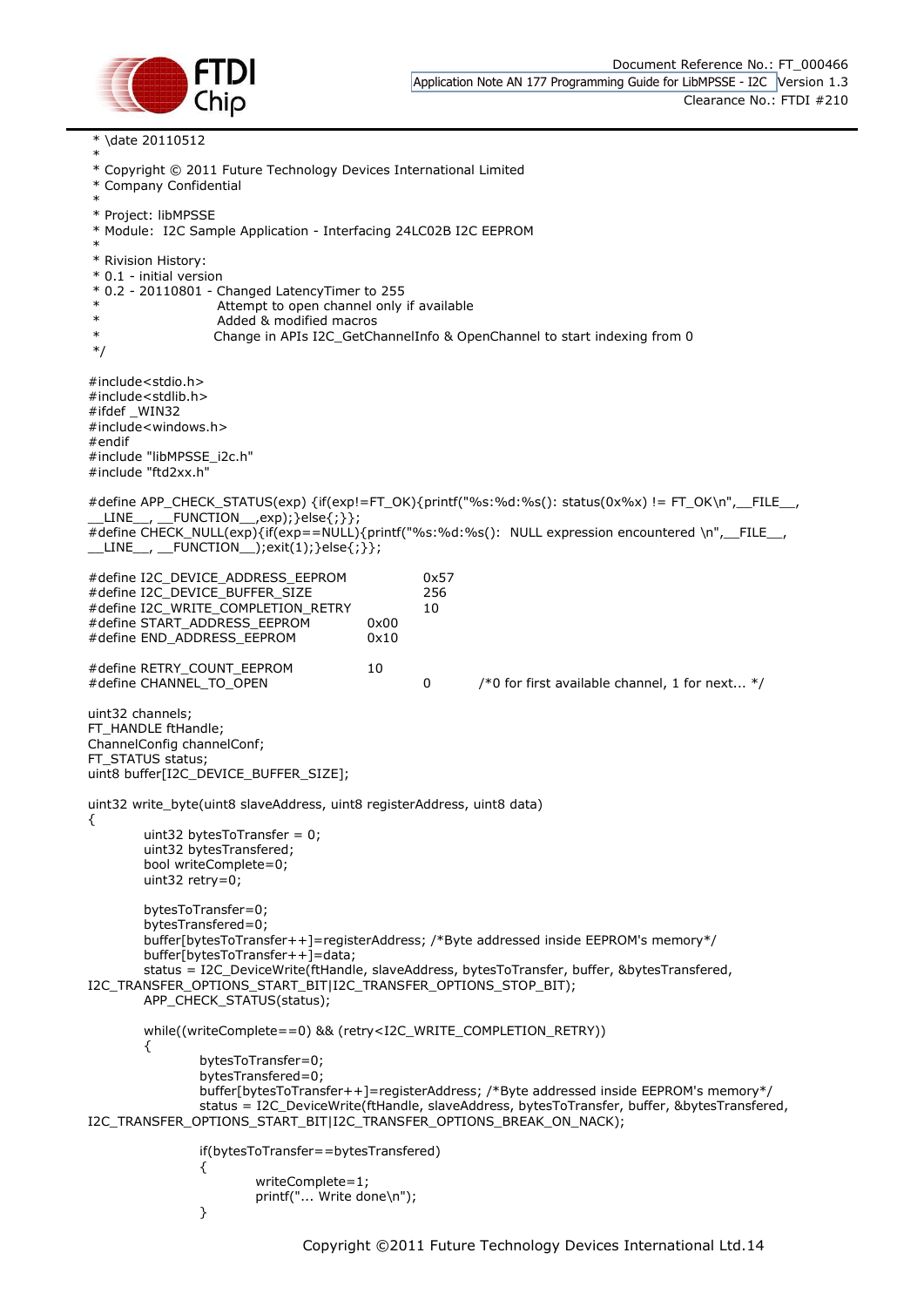

```
retry++;
```
} return 0;

```
}
```
{

```
FT_STATUS read_byte(uint8 slaveAddress, uint8 registerAddress, uint8 *data)
```
FT\_STATUS status; uint32 bytesToTransfer = 0; uint32 bytesTransfered;

```
bytesToTransfer=0;
         bytesTransfered=0;
         buffer[bytesToTransfer++]=registerAddress; /*Byte addressed inside EEPROM's memory*/
         status = I2C_DeviceWrite(ftHandle, slaveAddress, bytesToTransfer, buffer, &bytesTransfered, 
I2C_TRANSFER_OPTIONS_START_BIT);
         bytesToTransfer=1;
         bytesTransfered=0;
         status |= I2C_DeviceRead(ftHandle, slaveAddress, bytesToTransfer, buffer, &bytesTransfered, 
I2C_TRANSFER_OPTIONS_START_BIT);
         *data = buffer[0];
         return status;
}
int main()
{
         FT_STATUS status;
         FT_DEVICE_LIST_INFO_NODE devList;
         uint8 address;
         uint8 data;
         int i,j;
#ifdef MSC_VER
         Init_libMPSSE();
#endif
         channelConf.ClockRate = I2C_CLOCK_FAST_MODE;/*i.e. 400000 KHz*/
         channelConf.LatencyTimer= 255;
         //channelConf.Options = I2C_DISABLE_3PHASE_CLOCKING;
         status = I2C_GetNumChannels(&channels);
         APP_CHECK_STATUS(status);
         printf("Number of available I2C channels = %d\n",channels);
         if(channels>0)
         {
                  for(i=0;i < channels;i++){
                           status = I2C_GetChannelInfo(i,&devList);
                           APP_CHECK_STATUS(status);
                           printf("Information on channel number %d:\n",i);
                           /*print the dev info*/
                           printf(" Flags=0x%x\n",devList.Flags);
                           printf(" Type=0x%x\n",devList.Type);<br>printf(" ID=0x%x\n",devList.ID);
                           printf(" ID=0x%x\n",devList.ID);<br>printf(" LocId=0x%x\n",devList.L
                           printf(" LocId=0x%x\n",devList.LocId);<br>printf(" SerialNumber=%s\n",devList.S
                           printf(" SerialNumber=%s\n",devList.SerialNumber);<br>printf(" Description=%s\n",devList.Description);
                           printf(" Description=%s\n",devList.Description);<br>printf(" ftHandle=0x%x\n",devList.ftHandle);/*a
                                             ftHandle=0x%x\n",devList.ftHandle);/*always 0 unless open*/
                  }
                  status = I2C_OpenChannel(CHANNEL_TO_OPEN,&ftHandle);/*Open the first available channel*/
                  APP_CHECK_STATUS(status);
                  printf("\nhandle=%d status=%d\n",ftHandle,status);
                  status = I2C_InitChannel(ftHandle,&channelConf);
                  for(address=START_ADDRESS_EEPROM;address<END_ADDRESS_EEPROM;address++)
                  {
                           printf("writing byte at address = %d ",address);
                           write_byte(I2C_DEVICE_ADDRESS_EEPROM,address,address+1);
                  }
```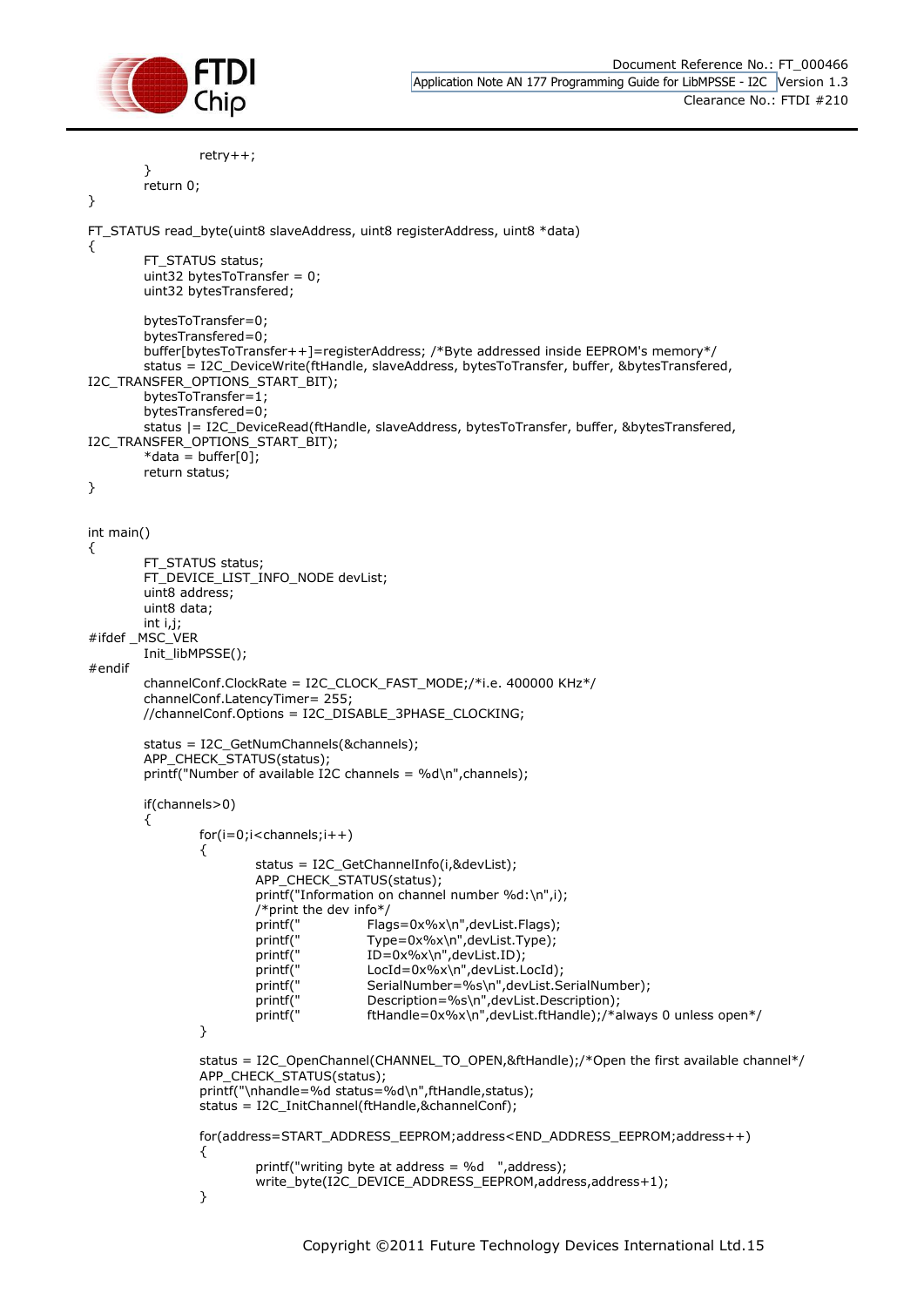

```
for(address=START_ADDRESS_EEPROM;address<END_ADDRESS_EEPROM;address++)
                {
                       status = read_byte(I2C_DEVICE_ADDRESS_EEPROM,address, &data);
                       for(j=0; ((j<RETRY_COUNT_EEPROM) && (FT_OK !=status)); j++)
                        {
                               printf("read error... retrying \n");
                               status = read_byte(I2C_DEVICE_ADDRESS_EEPROM,address, &data);
                        }
                        printf("address %d data read=%d\n",address,data);
                }
               status = I2C_CloseChannel(ftHandle);
       }
#ifdef _MSC_VER
        Cleanup_libMPSSE();
#endif
       return 0;
```
}

The sample program shown above writes to address 0 through 14 in the EEPROM chip. The value that is written is *address+1,* i.e. if the address is 5 then a value 6 is written to that address. When this sample program is compiled and run, we should see an output like the one shown below:

| ø<br>Write done<br>writing byte at address<br>I<br>.<br>$= 1$<br>writing byte at address<br>Write<br>done<br>$\sim$ $\sim$ $\sim$<br>writing byte at address = 2<br>Write done<br>$\sim$ .<br>writing byte at address = $3$<br>Write done<br>.<br>writing byte at address = $4$<br>Write done<br>$\overline{\phantom{a}}$<br>writing byte at address = $5$<br>Write done<br>$\overline{\phantom{a}}$<br>6<br>writing byte at address $=$<br>Write done<br>$\sim$<br>writing byte at address = 7<br>Write done<br>.<br>writing byte at address = $8$<br>Write done<br>$\sim$<br>writing byte at address = 9<br>Write done<br>.<br>writing byte at address = 10<br>Write done<br>writing byte at address = $11$<br>Write done<br>Write done |
|-------------------------------------------------------------------------------------------------------------------------------------------------------------------------------------------------------------------------------------------------------------------------------------------------------------------------------------------------------------------------------------------------------------------------------------------------------------------------------------------------------------------------------------------------------------------------------------------------------------------------------------------------------------------------------------------------------------------------------------------|
| writing byte at address = 12<br>writing byte at address = 13<br>Write done<br>writing byte at address = $14$<br>Write done<br>address Ø data read=1<br>address 1 data read=2<br>address 2 data read=3<br>address 3<br>data read=4                                                                                                                                                                                                                                                                                                                                                                                                                                                                                                         |

Diagram 4: Sample output on windows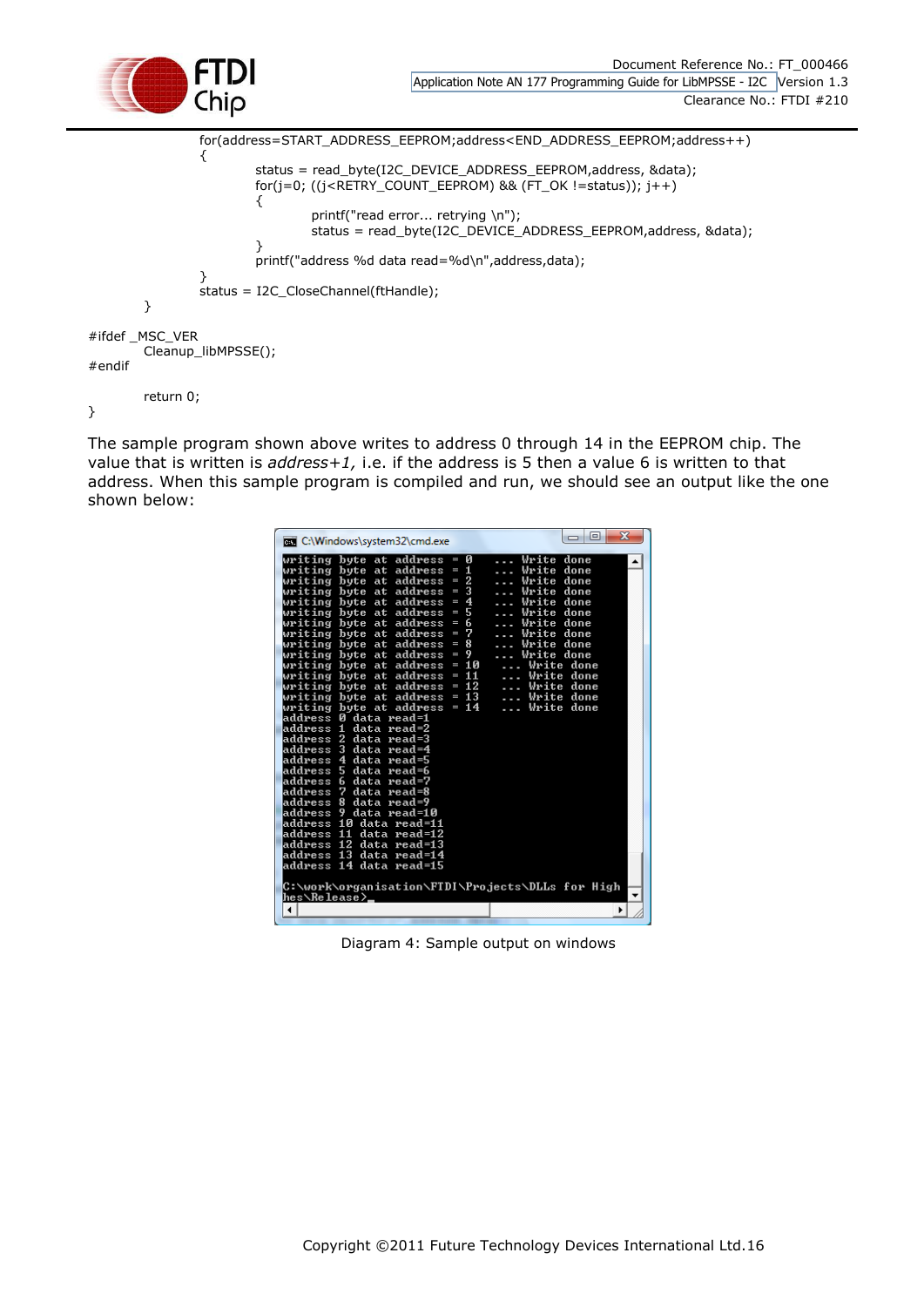

Diagram 5: Sample output on linux III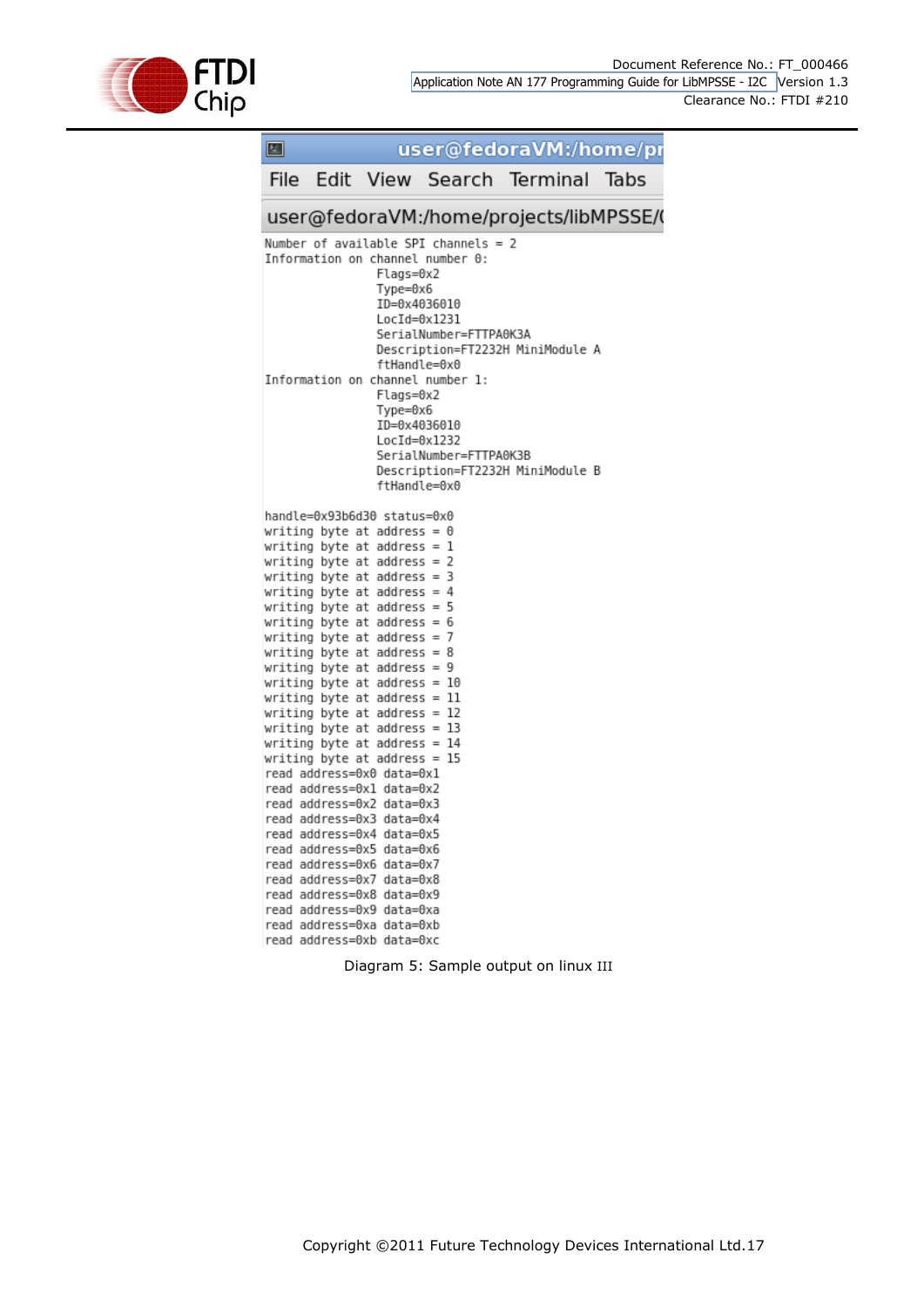

## <span id="page-18-0"></span>**5 Contact Information**

#### **Head Office – Glasgow, UK**

Future Technology Devices International Limited Unit 1, 2 Seaward Place, Centurion Business Park Glasgow G41 1HH United Kingdom Tel: +44 (0) 141 429 2777 Fax: +44 (0) 141 429 2758

E-mail (Sales) [sales1@ftdichip.com](mailto:sales1@ftdichip.com) E-mail (Support) [support1@ftdichip.com](mailto:support1@ftdichip.com) E-mail (General Enquiries) [admin1@ftdichip.com](mailto:admin1@ftdichip.com) Web Site URL [http://www.ftdichip.com](http://www.ftdichip.com/) Web Shop URL [http://www.ftdichip.com](http://www.ftdichip.com/)

#### **Branch Office – Taipei, Taiwan**

Future Technology Devices International Limited (Taiwan) 2F, No. 516, Sec. 1, NeiHu Road Taipei 114 Taiwan , R.O.C. Tel: +886 (0) 2 8791 3570 Fax: +886 (0) 2 8791 3576

E-mail (Sales) [tw.sales1@ftdichip.com](mailto:tw.sales1@ftdichip.com) E-mail (Support) [tw.support1@ftdichip.com](mailto:tw.support1@ftdichip.com) E-mail (General Enquiries) [tw.admin1@ftdichip.com](mailto:tw.admin1@ftdichip.com) Web Site URL [http://www.ftdichip.com](http://www.ftdichip.com/)

#### **Branch Office – Hillsboro, Oregon, USA**

Future Technology Devices International Limited (USA) 7235 NW Evergreen Parkway, Suite 600 Hillsboro, OR 97123-5803 USA Tel: +1 (503) 547 0988 Fax: +1 (503) 547 0987

| E-Mail (Sales)             | us.sales@ftdichip.com   |
|----------------------------|-------------------------|
| E-Mail (Support)           | us.support@ftdichip.com |
| E-Mail (General Enquiries) | us.admin@ftdichip.com   |
| Web Site URL               | http://www.ftdichip.com |

#### **Branch Office – Shanghai, China**

Future Technology Devices International Limited (China) Room 408, 317 Xianxia Road, Shanghai, 200051 China Tel: +86 21 62351596 Fax: +86 21 62351595

E-mail (Sales) [cn.sales@ftdichip.com](mailto:cn.sales@ftdichip.com) E-mail (Support) [cn.support@ftdichip.com](mailto:cn.support@ftdichip.com) E-mail (General Enquiries) [cn.admin@ftdichip.com](mailto:cn.admin@ftdichip.com) Web Site URL [http://www.ftdichip.com](http://www.ftdichip.com/)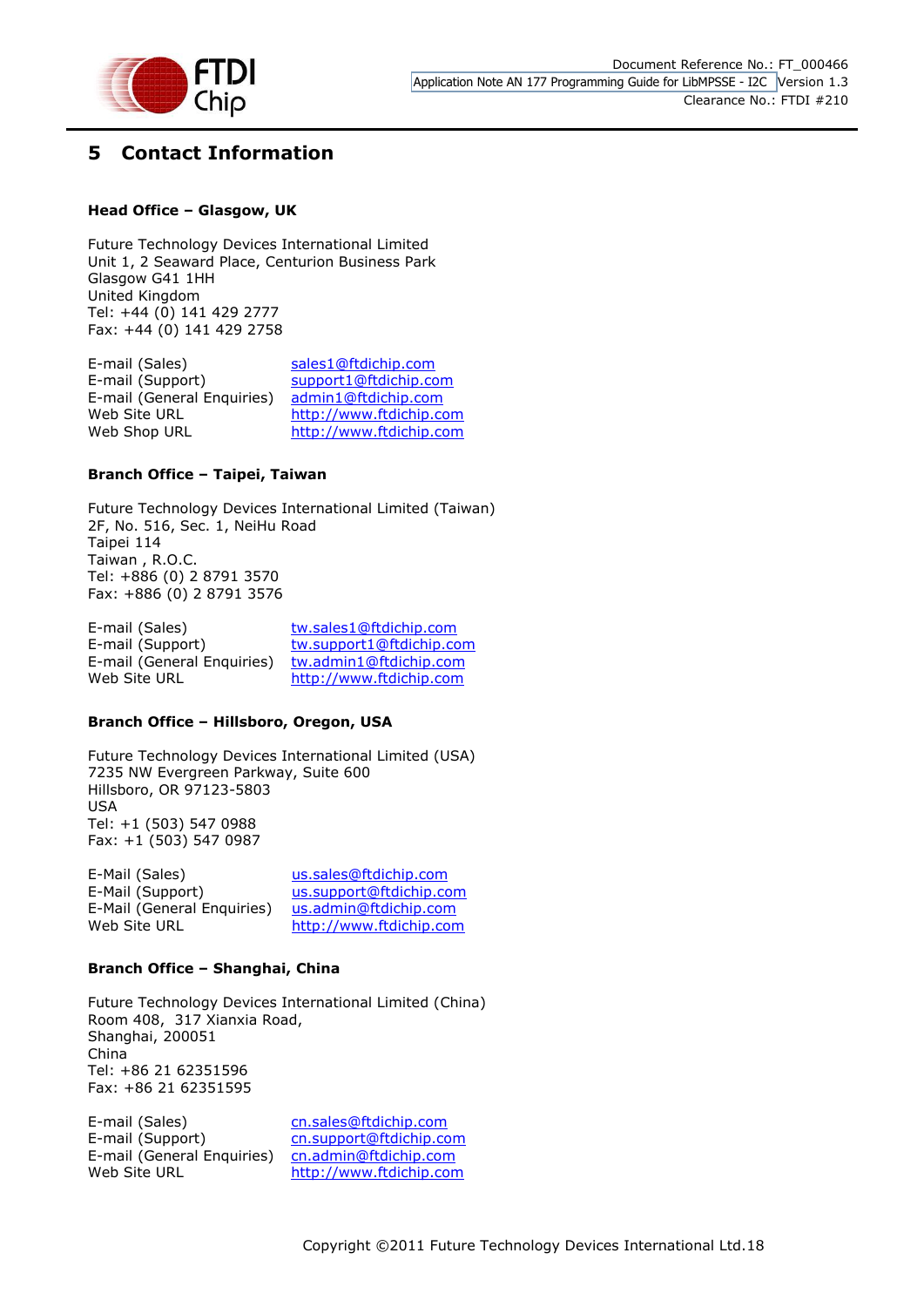

#### **Distributor and Sales Representatives**

Please visit the Sales Network page of the [FTDI Web site](http://ftdichip.com/) for the contact details of our distributor(s) and sales representative(s) in your country.

System and equipment manufacturers and designers are responsible to ensure that their systems, and any Future Technology Devices International Ltd (FTDI) devices incorporated in their systems, meet all applicable safety, regulatory and system-level performance requirements. All application-related information in this document (including application descriptions, suggested FTDI devices and other materials) is provided for reference only. While FTDI has taken care to assure it is accurate, this information is subject to customer confirmation, and FTDI disclaims all liability for system designs and for any applications assistance provided by FTDI. Use of FTDI devices in life support and/or safety applications is entirely at the user's risk, and the user agrees to defend, indemnify and hold harmless FTDI from any and all damages, claims, suits or expense resulting from such use. This document is subject to change without notice. No freedom to use patents or other intellectual property rights is implied by the publication of this document. Neither the whole nor any part of the information contained in, or the product described in this document, may be adapted or reproduced in any material or electronic form without the prior written consent of the copyright holder. Future Technology Devices International Ltd, Unit 1, 2 Seaward Place, Centurion Business Park, Glasgow G41 1HH, United Kingdom. Scotland Registered Company Number: SC136640